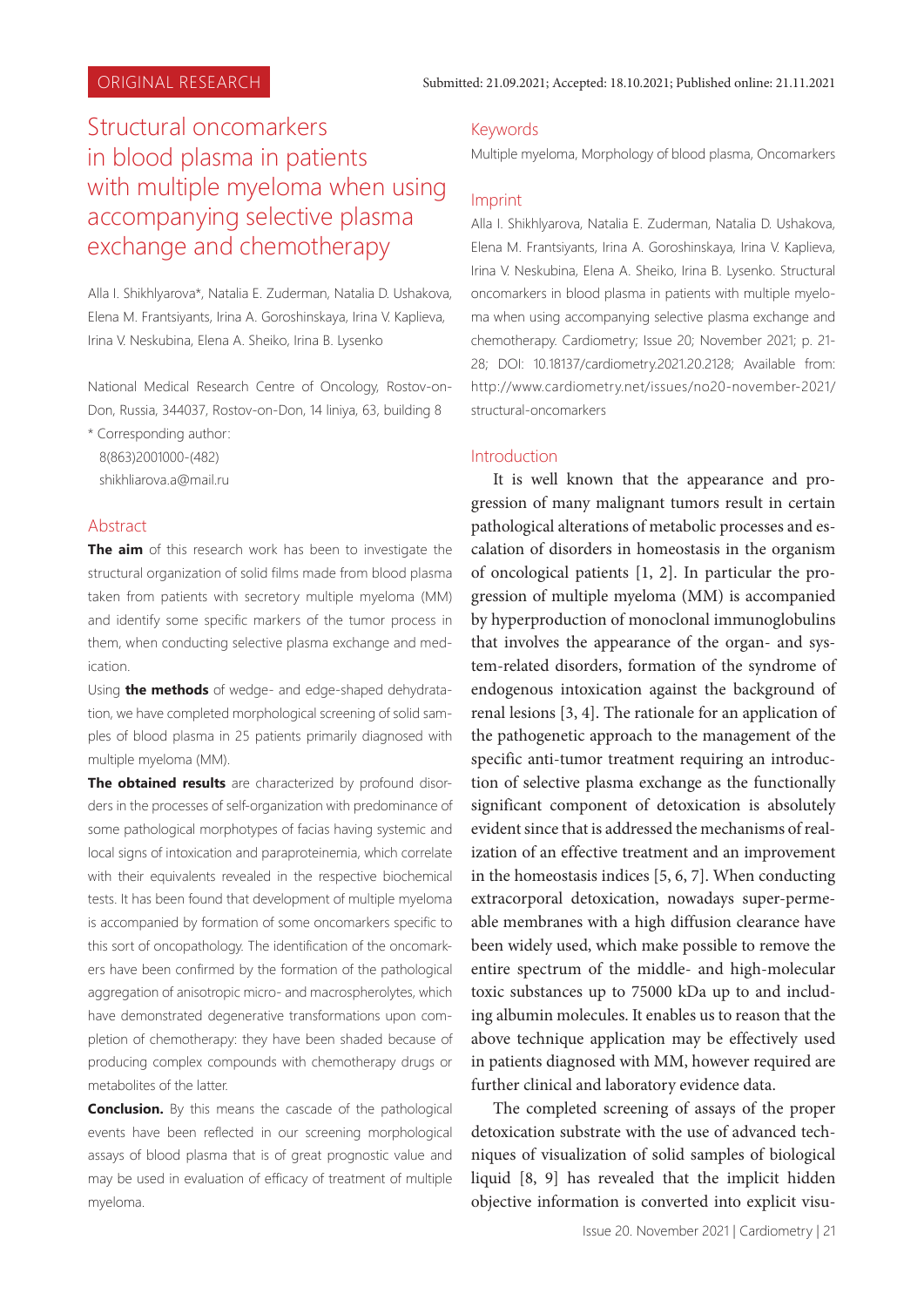al data available at the supramolecular level that expands the possibilities and capabilities of diagnostics of patients primarily diagnosed with secretary MM. It should be considered that the molecular-genetic, immune-histological, biochemical, instrumental and biomedical engineering techniques play the prime role in the diagnostics of tumors, while very often ignored is a unique possibility to trace the behavior of complex dynamic fluids in a human organism, which actually are immediate participants and carriers of integrative data in a human organism. In fact, biological fluids (blood serum and plasma, liquor, urine, ascites fluid), upon their dehydratation, due to conformational transitions of molecules of protein and lipids are portrayls capable of disclosing unique data on the processes of self-organization at the submolecular level in order to gain an understanding of the extent and grade of the pathological disorders and assess the treatment efficacy [10- 13]. Along with the structural paraspecific markers at the system-related and local level, some specific oncomarkers, namely, the macro- and microspherolytes, produced in an assay sample under the edge-type dehydrataion conditions, are recognized as the most precise diagnostic criteria for assessing the extent or grade of progression of a malignant process. An evaluation of the state and interactions of the macro- and microspherolytes is decisive for the proper identification of the malignant process in question [14, 15]. So, some specific combinations of anisomorphones have been detected in serum in oncological patients with their confirmed diagnosis that has been properly evidenced by randomized double-blind studies carried out by S.N.Shatokhina and V.N.Shabalin [9, 10]. We have succeeded in establishing the specific tropicity of small- and large-sized anisomorphones with a different grade of the double refraction and transformation of this relationship as the tumor process develops, irrespective of the tumor localization, and as anti-tumor chemo- and radiotherapy is applied.

**The aim** of this research work has been to investigate the structural organization of solid films made from blood plasma in patients with secretory multiple myeloma (MM) and identify some specific markers of the tumor process, when conducting selective plasma exchange and medication.

**Materials and methods**. The basis for our research work is formed by morphological data on blood investigations performed in 25 patients primarily diagnosed with secretory multiple myeloma (17 males and 8 females), aged from 45 to 70 (62,7 $\pm$ 2,2). Before the anti-tumor medication (in total there have been 6 courses of the standard chemotherapy according to the VCD regimen completed), all patients have been subjected to selective plasma filtration [16] with the use of the Ecvalio<sup>TM</sup> technology of plasma separation.

With the wedge- and edge-shaped dehydratation methods, we have conducted morphological screening of solid samples of blood plasma in the above cohort of the patients. To prepare solid-state blood serum samples, venous blood was collected with a sample volume of  $2 \text{ cm}^3$ ; cell elements were separated by centrifugation, and the obtained bio-fluid was applied as 3 droplets onto a glass slide with a volume of 10 μl. The time of the dehydratation process according to the wedge-type dehydratation technique was 18–22 hours; this procedure was carried out at a temperature of 22–24° C with a humidity of 65–70% in open air avoiding direct air flows. The method of the edge-type dehydratation implies the application of the same ambient parameters, but in doing so, one blood plasma droplet is covered with a cover glass und left for 72 hours to complete the dehydratation, which takes place on the edge of the assay sample unit. The conditions have provided complementary pulling together of oncogenic proteins into zones of the local concentration and formation of the morphones as the specific structural oncomarkers. The morphostructure of the solid-state film of serum has been assessed using light, dark and polarization microscopy with the Leica DMLS2 microscope magnified from x40 to x100. The major criteria for an assessment of the processes of self-organization upon wedge-type dehydratation are identifying the morphotype of a facia (radial, partially radial, irradial, circular, double facia) and revealing the local paraspecific markers of a malignant process (intoxication, paraproteinemia). This method has made it possible to properly estimate various systemic disorders, among them some abnormalities in the cardiovascular system performance upon a multicourse chemotherapy regimen in breast cancer, in case of brain tumors, soft tissue sarcoma, malignant tumors of the brain, ovarian cancer, oral cancer and cancer types of other localizations [9-12]. The edge-type dehydratation has been employed to identify the presence of the specific oncomarkers and their structure.

**The results of our research** have demonstrated that the debut of secretory multiple myeloma is featured by progressing endogenous intoxication determined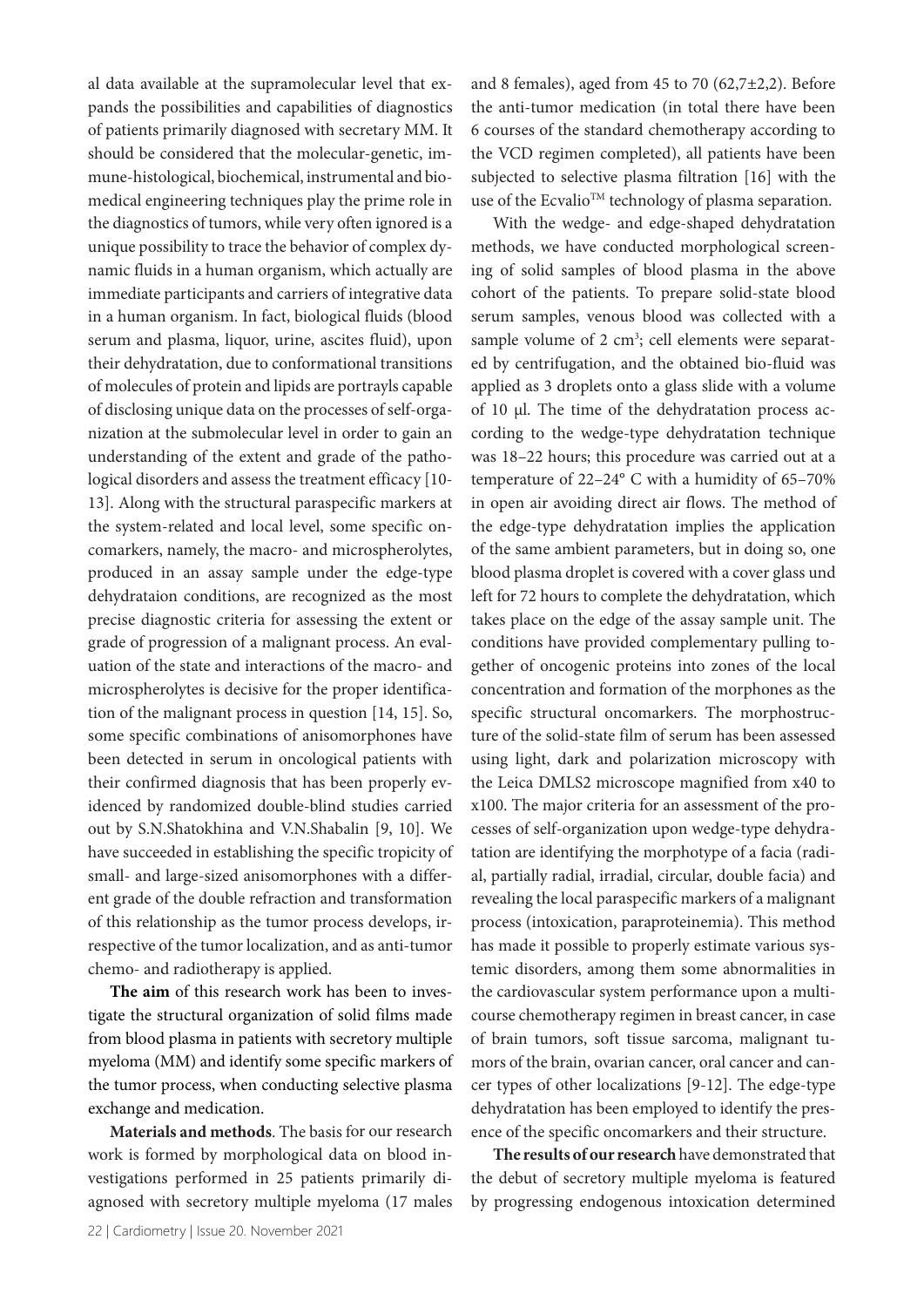first and foremost by the pathogenetic mechanisms responsible for the malignant process formation. So, we have revealed that there are high concentration levels of paraprotein, kappa and lambda free light chains (FLCs). The prevalence of the κ-FLC secretion more than 3 times might be attributed to the fact that the number of the plasmatic cells responsible for their production is doubled. β*2*-microglobulin is one of the significant markers of the activity of the process under lymphoid tumors. The degree, to which the concentration of the latter in blood is increased, is directly related to the tumor mass and the process intensity. The blood concentration of the β*2*-microglobulin recorded at the initial examination in the patients has been found to be more than 4 times higher than the respective physiological norm. In this case, the level of the β*2*-microglobulin in patients with cancer stage III has been detected to be twice as much as the concentration thereof recorded in the cancer stage II patients. Greater values have been reported for those patients who have shown clinical signs of renal insufficiency



as compared with those without renal function disorders. Before the treatment, against the background of intensive production of pathological albumins, we have observed a decrease in the total and effective albumin concentration by a factor of 1,3 and in its binding capacity on average by a factor of 2 as against the respective indicators in healthy individuals. When investigating the processes of self-organization upon completion of the wedge-type dehydratation of blood plasma, prior to start of the selective plasma exchange (SPE) procedure, it has been found that the morphological pattern before SPE has been characterized by the dominance of the pathological morphotypes of facias: they are irradial, circular (see Figure 1 a herein), "double" facia; at the same time there have been detected a great deal of markers of the pathological processes: endogenous intoxication, paraproteinemia, which has been identified by richly available vermicular structures (see Figure 1 c,d herein). Upon completion of detoxication, in the solid films of blood plasma we have revealed formation of the normal types of fa-



Figure 1. Fragments of facias of blood plasma: a – before treatment, an example for a pathological structure of circular type; b – formation of radial type of facia upon completion of selective plasma exchange; c,d – vermicular structures at an increase in the level of paraprotein over 15%.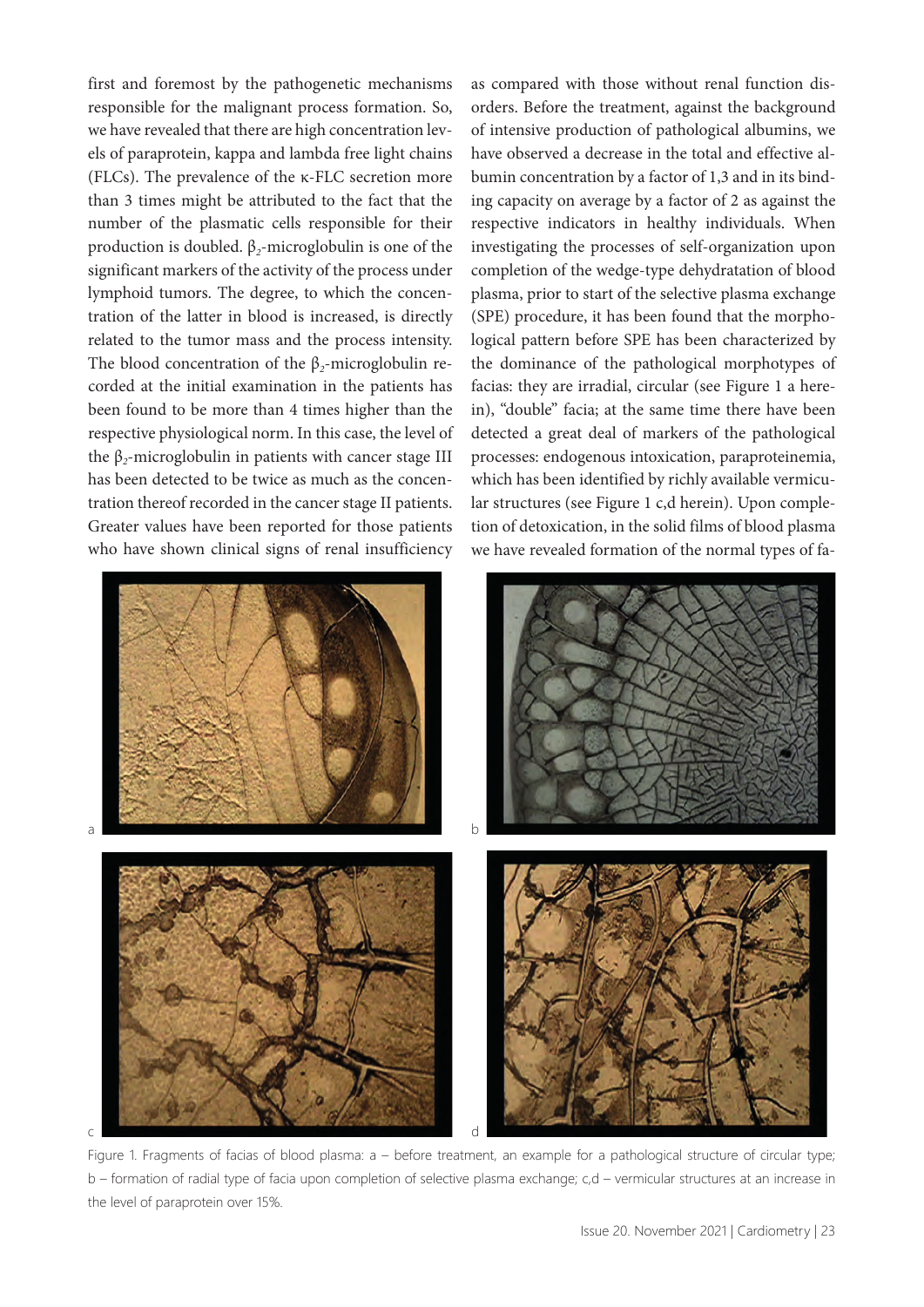cias and a significant reduction in the occurrence of the paraspecific markers.

When analyzing the results obtained in studies on the edge-type dehydratation samples, it has been established that the normal types of anisomorphones, having primarily a large, regular rounded shape, representing basis spherolytes, are rarely found within the assay sample (see Figure 2a herein). In this case, the presence of some loose anisomorphones forming the skeletal spherolytes, which are assumed to be the markers of the immune inflammatory processes, is more pronounced (see Figure 2b herein). Even a low-power magnification enables us to see some destructive changes of the anisotropic macrospherolytes both along the periphery and in the center.

In progression of multiple myeloma, observed have been a pronounced transformation of anisomorphones typical for oncopathology and the appearance of combined forms of the anisotropic spherolytes. The critical condition for the identification of a oncomarker has been the realization of a special process of the aggregation of the micro- and macrospherolytes having the double refraction property. This process has been traced from the time of attaching of the microspherolyte to the edges of the macrospherolyte (see Figure 3a), through the time of its radial advance to the center, finally to the time of its locking there (see Figure 3b-d herein). The formation of the hybrid anisomorphones in blood plasma in patients with multiple myeloma furnishes a unique example of visualization of molecular interactions of protein products of a tumor under crystallization in the assay sample that is closely linked with the progression of the malignancy growth.

The above example shows not only clear-cut stages of the progression, up to and including the appearance of the structural markers of metastasizing, but also reveals the morphological fingerprints of the specific anti-tumor treatment: chemo- or radiotherapy. In the course of the polarization microscopy of plasma in the assay sample (see Figure 3 a-d) we have discovered that upon completion of the selective plasma exchange procedure and chemotherapy some disaggregations of the anisomorphones with destructively changed macrospherolytes with different color tints and shades have been found.

It should be noted that during the chemotherapy even some isolated basis anisomorphones, which have not formed the pathological aggregations at that stage of the medication, have demonstrated a color palette typical for formation of complexes with chemotherapy drugs or their decomposition products (see Figure 4 herein). That has been used as a morphological assessment of efficacy of the anti-tumor chemotherapy with the previously conducted selective plasma exchange procedure.

Based on the evidence data obtained previously by S.N.Shatokhina and V.N.Shabalina [5, 8] that a characteristic for suppression of the tumor growth is a disruption of the aggregation of anisotropic micro- and macrosherolytes, formation of degeneratically altered macrosherolytes followed by their decomposition, we have conducted a visual analysis of the processes of crystallization of plasma in patients with multiple melanoma after their completed chemotherapy.

After the medication, noted have been a disintegration of the structural oncomarker and settling out of the microspherolyte into the surrounding space (see Figure 5 herein). This sequence of the events has been



Figure 2. Fragments of an assay sample of blood plasma in patients with multiple myeloma: a) – preserved basis spherolytes; b) skeletal spherolytes as markers of immune inflammatory processes.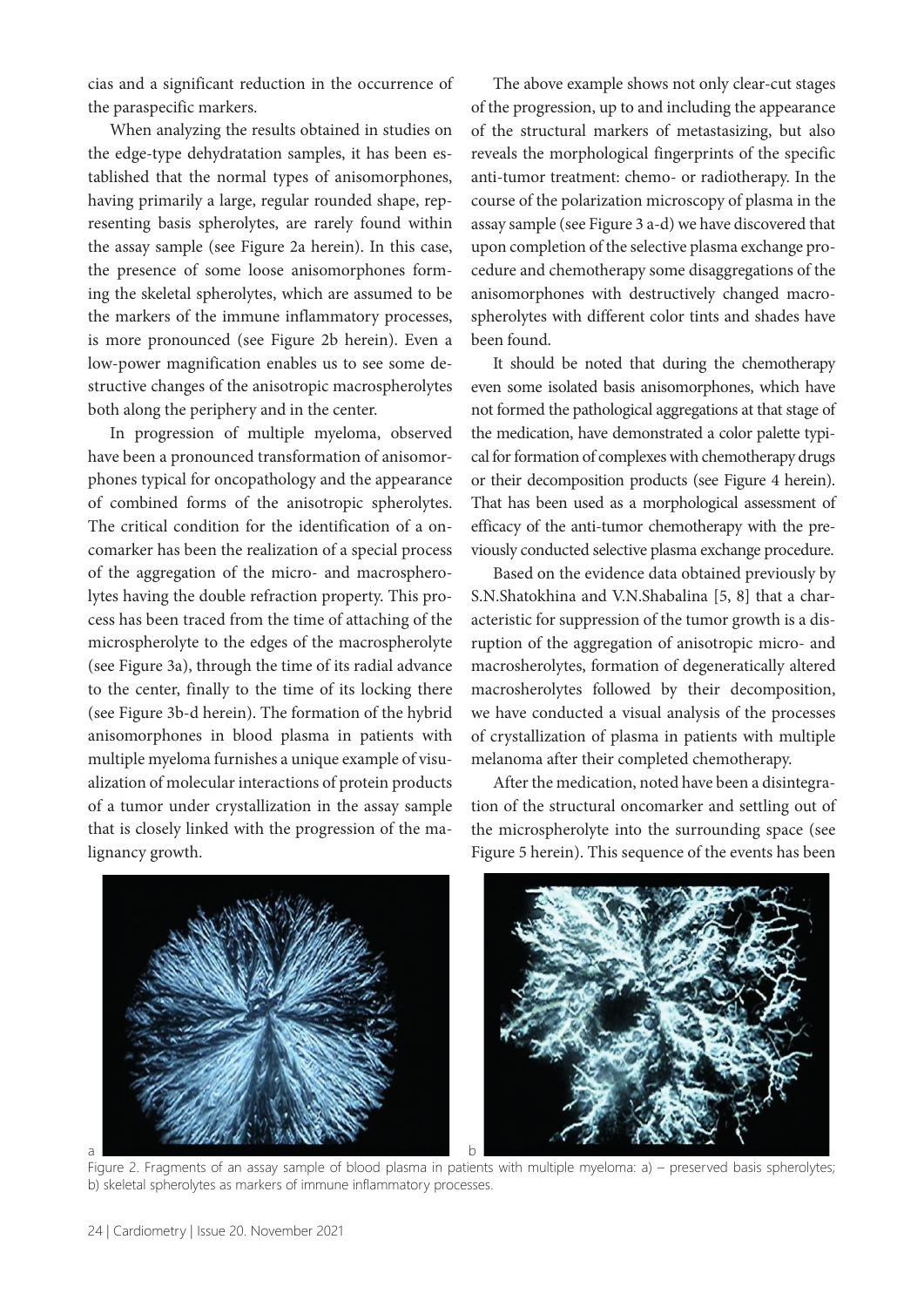

Figure 3. Fragments of an assay sample of blood plasma in patients with multiple myeloma: a – the onset of pathological aggregation of a micro- and macrospherolyte; b, c, d – advance of the microspherolyte to the center of the macrospherolyte and its locking thereto.



Figure 4. Fragments of an assay sample of blood plasma in patients with multiple myeloma after completion of chemotherapy with the previously conducted selective plasma exchange procedure: a-b – basis anisomorphones (macrospherolytes) with tints of supramolecular complexes with chemotherapy agents.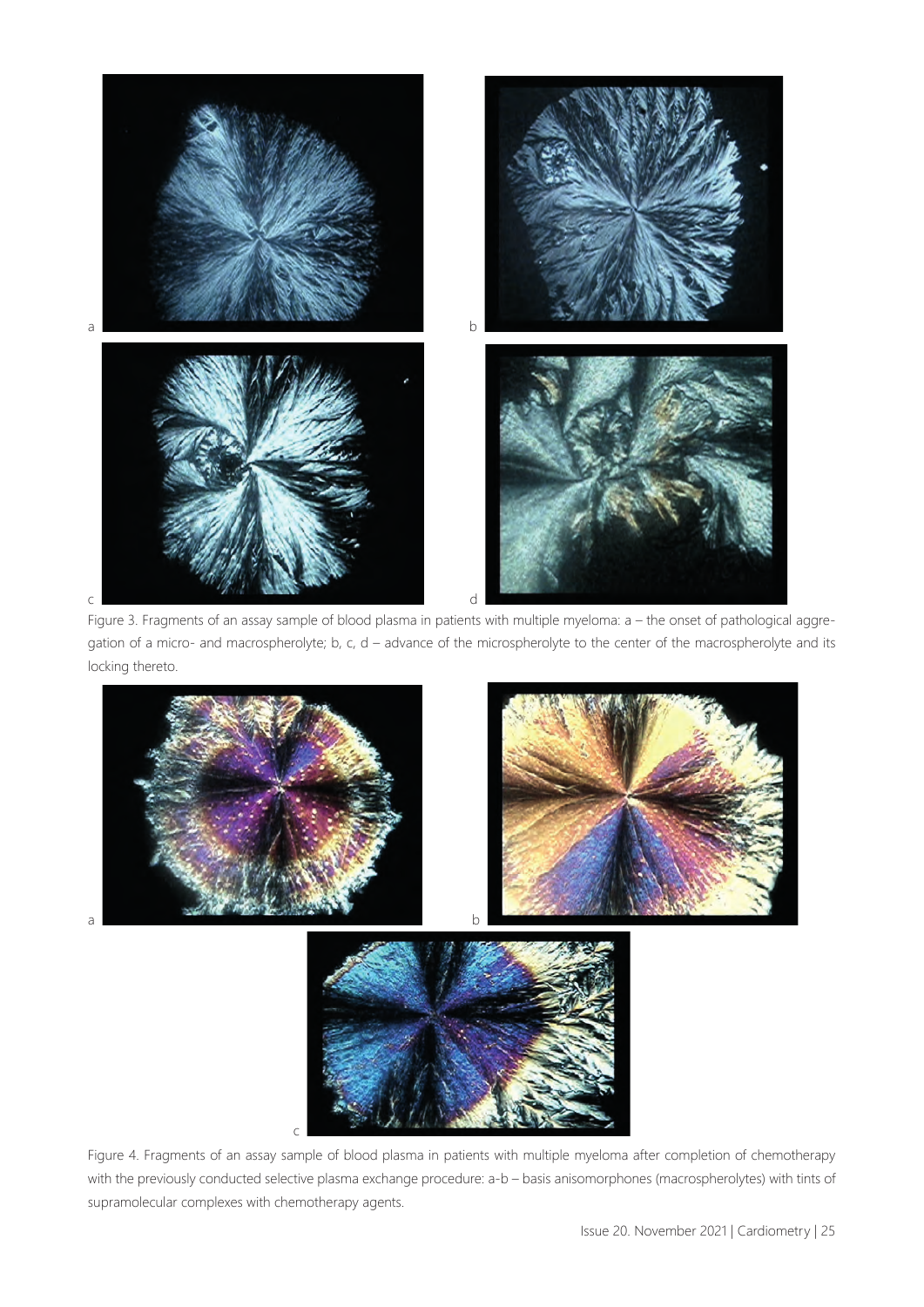

Figure 5. Fragments of an assay sample of blood plasma in patients with multiple myeloma: a-c – disintegration of the structural oncomarker: disaggregation of the micro- and macrospherolyte after completed selective plasma exchange and chemotherapy; d-f – detaching of the anisotropic microspherolyte from the center of the degeneratically altered macrospherolyte after chemotherapy.

confirmed first by the detected destructive changes of the macrospherolyte, acquiring various fan-, needle-type and skeletal shapes, and second by the typical color tints taken by the anisomorphones after the introduction of the anti-tumor drugs.

By this means we can state that the conducted morphological investigation of the process of crystallization in a closed assay sample taken from the MM patients has demonstrated that progression of multiple myeloma is accompanied by the formation of the structural markers specific to oncopathology. The identification of the oncomarkers has been evidenced by the formation of the pathological aggregation of the anisotropic micro- and macrospherolytes, which has been found to be altered after the completed chemotherapy due to the appearance of complex compounds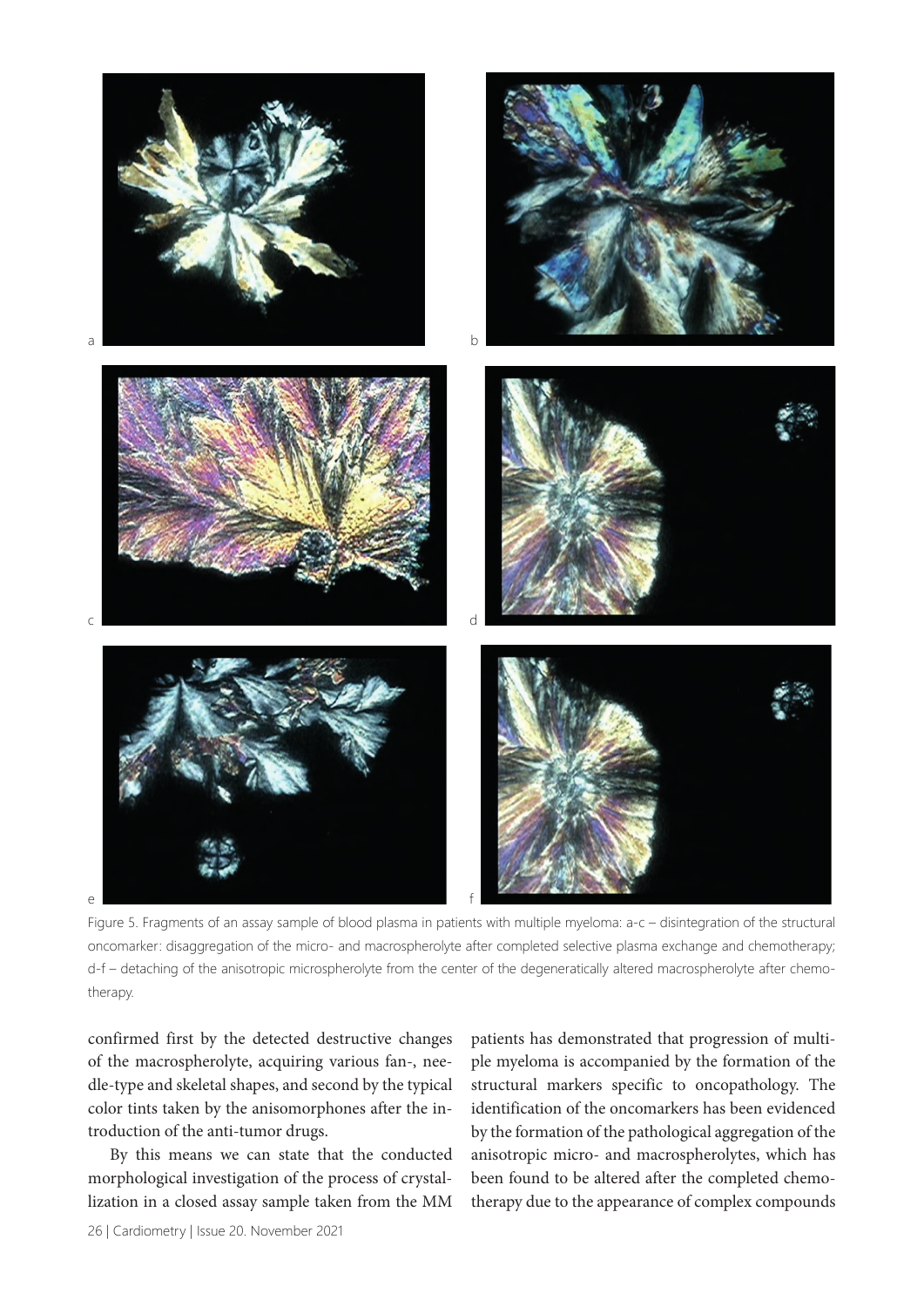with chemotherapy agents or their metabolites, with taking some specific color tints. As a consequence of these destructive processes at the supra-molecular level the disaggregation and disintegration of the oncomarkers take place, against which the formation of the normal types of the anisomorphones with the visible properties of the interaction with medication agents has been observed. That bears witness to the prognostic value of the structural markers of blood plasma for the purpose of assessment of efficacy of treatment of the multiple myeloma patients.

By generalizing the results obtained in our morphological studies on blood plasma in the MM patients, we can highlight some key regular patterns. First the assessment criteria of the system-related level of self-organization indicate that there is a profound deviation from the radial symmetry up to the full loss thereof in the formation of cracks under the wedge-type dehydratation of blood plasma. The predominance of the pathological morphotypes of facias like the irradial, circular type or the double facia bears witness to the appearance of pronounced metabolic alterations in the organs of the different systems in the organism under examination. Second an imbalance in homeostatsis has been confirmed not only by the chaotic character of structuring the main elements of the facia (some cracks, irregular discontinuities, concretion), but also by richly available local morphological markers of the pathological processes. We have succeeded in revealing the essential morphological information, which is fully in conformity with the data of biochemistry testing of the level of intoxication according to the data on concentrations of globulines, albumins and particularly paraproteins [17]. In this case, the identifiable network-type vermicular structures and rounded amorphical inclusions of various optical densities have become the morphological correlates of paraproteins. Upon completion of the selective plasma exchange procedure followed by chemotherapy, the observed decrease of the paraprotein level to 50%, downscaling of the middle-weight molecules and the Ig free light chains have resulted in a reduction or the disappearance of these paraspecific markers of the malignancy growth. So, the cascade of the pathological events has been reflected in the screening morphological investigations of blood plasma that has an important prognostic value and that can be used for an assessment of efficacy of the multiple myeloma treatment. Third due to specificity of the crystallization of onco-proteins of blood plasma in a closed assay sample we have confirmed the regularity found previously, which implies high tropicity of small and large anisomorphones with formation of the specific aggregation of the micro- and macrospherolytes as the highly specific markers of a tumor process. The detected signs of the degeneration of the structure of the macrosherolytes with taking by them imperfect, irregular, shapes of the fan-, needle-, skeletal-type, with some other forms among them, taking by them different color tints as a manifestation of forming complex compounds with the chemotherapy agents, have confirmed the efficacy of the treatment of multiple myeloma, including the selective plasma exchange technique. However micro- and macrospherolyte disintegrating and disaggregating has been recognized as the key marker of inhibition of a malignant process.

By this means the application of the technology implying crystallization of blood plasma taken from patients with multiple myeloma on the basis of the wedge- and edge-type dehydratation, that is the best illustrated image of the fundamental processes of self-organization of the bio-fluid, makes possible to visualize the integral changes in homeostasis, the local specific and paraspecific markers of a tumor process in order to predict the disease progression and evaluate efficacy of the anti-tumor therapy used.

**Conclusion.** It has been found that the processes of crystallization of blood plasma taken from patients with multiple myeloma are characterized by profound disorders and abnormalities in the self-organization processes with predominance of the pathological morphotypes of the facias with the systemic and local signs of intoxication and paraproteinemia that correlates with the respective equivalent data obtained in biochemistry testing. So, we have succeeded in discovering some specific markers of the tumor growth, which represent a pathological supramolecular aggregation of the anisotropic micro- and macrospherolytes and which have the diagnostic and prognostic value indicating possible progression of a malignant disease and efficacy of treatment thereof.

# Statement on ethical issues

Research involving people and/or animals is in full compliance with current national and international ethical standards.

# Conflict of interest

None declared.